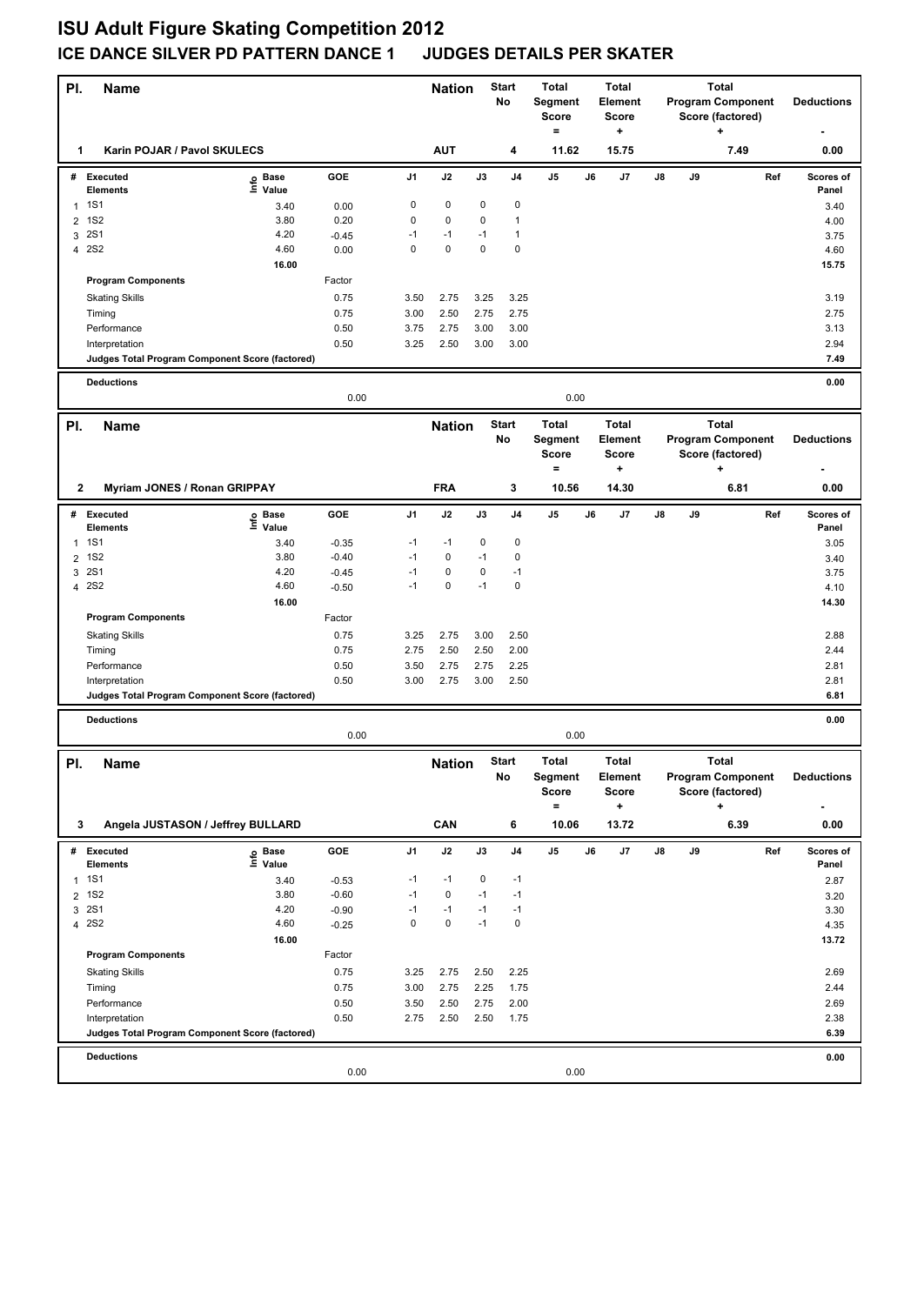## **ISU Adult Figure Skating Competition 2012 ICE DANCE SILVER PD PATTERN DANCE 1 JUDGES DETAILS PER SKATER**

| PI.            | <b>Name</b>                                     |                   |              |                | <b>Nation</b> |              | <b>Start</b><br>No | <b>Total</b><br><b>Segment</b><br><b>Score</b><br>$=$ |    | <b>Total</b><br>Element<br><b>Score</b><br>٠  |    |    | <b>Total</b><br><b>Program Component</b><br>Score (factored)<br>٠ |     | <b>Deductions</b>  |
|----------------|-------------------------------------------------|-------------------|--------------|----------------|---------------|--------------|--------------------|-------------------------------------------------------|----|-----------------------------------------------|----|----|-------------------------------------------------------------------|-----|--------------------|
| 4              | Manuela HINTEREGGER / Stanislaw BODZAK          |                   |              |                | <b>AUT</b>    |              | 10                 | 9.82                                                  |    | 13.42                                         |    |    | 6.21                                                              |     | 0.00               |
|                | # Executed<br><b>Elements</b>                   | e Base<br>⊑ Value | <b>GOE</b>   | J <sub>1</sub> | J2            | J3           | J4                 | J5                                                    | J6 | J7                                            | J8 | J9 |                                                                   | Ref | Scores of<br>Panel |
| $\mathbf{1}$   | <b>1S1</b>                                      | 3.40              | $-0.53$      | $-1$           | $-1$          | $-1$         | $\pmb{0}$          |                                                       |    |                                               |    |    |                                                                   |     | 2.87               |
| $\overline{2}$ | <b>1S2</b>                                      | 3.80              | $-0.40$      | $-1$           | $-1$          | $\mathbf 0$  | $\mathbf 0$        |                                                       |    |                                               |    |    |                                                                   |     | 3.40               |
| 3              | <b>2S1</b>                                      | 4.20              | $-0.90$      | $-1$           | $-1$          | $-1$         | $-1$               |                                                       |    |                                               |    |    |                                                                   |     | 3.30               |
| $\overline{4}$ | <b>2S2</b>                                      | 4.60              | $-0.75$      | $-1$           | $-1$          | $-1$         | 0                  |                                                       |    |                                               |    |    |                                                                   |     | 3.85               |
|                |                                                 | 16.00             |              |                |               |              |                    |                                                       |    |                                               |    |    |                                                                   |     | 13.42              |
|                | <b>Program Components</b>                       |                   | Factor       |                |               |              |                    |                                                       |    |                                               |    |    |                                                                   |     |                    |
|                | <b>Skating Skills</b>                           |                   | 0.75         | 3.00           | 2.75          | 2.75         | 2.25               |                                                       |    |                                               |    |    |                                                                   |     | 2.69               |
|                | Timing<br>Performance                           |                   | 0.75<br>0.50 | 2.50<br>2.25   | 2.50<br>2.75  | 2.50<br>2.75 | 1.50<br>2.25       |                                                       |    |                                               |    |    |                                                                   |     | 2.25<br>2.50       |
|                | Interpretation                                  |                   | 0.50         | 2.75           | 2.25          | 3.00         | 2.00               |                                                       |    |                                               |    |    |                                                                   |     | 2.50               |
|                | Judges Total Program Component Score (factored) |                   |              |                |               |              |                    |                                                       |    |                                               |    |    |                                                                   |     | 6.21               |
|                |                                                 |                   |              |                |               |              |                    |                                                       |    |                                               |    |    |                                                                   |     |                    |
|                | <b>Deductions</b>                               |                   | 0.00         |                |               |              |                    | 0.00                                                  |    |                                               |    |    |                                                                   |     | 0.00               |
| PI.            | Name                                            |                   |              |                | <b>Nation</b> |              | <b>Start</b><br>No | <b>Total</b><br>Segment<br><b>Score</b>               |    | <b>Total</b><br>Element<br>Score              |    |    | Total<br><b>Program Component</b><br>Score (factored)             |     | <b>Deductions</b>  |
|                |                                                 |                   |              |                |               |              |                    | $=$                                                   |    | ۰.                                            |    |    | ÷                                                                 |     |                    |
| 5              | Hana CONNOR / Brian CONNOR                      |                   |              |                | <b>GBR</b>    |              | 11                 | 9.00                                                  |    | 12.22                                         |    |    | 5.77                                                              |     | 0.00               |
|                | # Executed<br><b>Elements</b>                   | e Base<br>⊆ Value | <b>GOE</b>   | J1             | J2            | J3           | J <sub>4</sub>     | J5                                                    | J6 | J7                                            | J8 | J9 |                                                                   | Ref | Scores of<br>Panel |
| $\mathbf{1}$   | <b>1S1</b>                                      | 3.40              | $-0.70$      | $-1$           | $-1$          | $-1$         | $-1$               |                                                       |    |                                               |    |    |                                                                   |     | 2.70               |
| 2              | <b>1S2</b>                                      | 3.80              | $-1.20$      | $-1$           | $-2$          | $-2$         | $-1$               |                                                       |    |                                               |    |    |                                                                   |     | 2.60               |
| 3              | <b>2S1</b>                                      | 4.20              | $-1.13$      | $-1$           | $-2$          | $-1$         | $-1$               |                                                       |    |                                               |    |    |                                                                   |     | 3.07               |
| $\overline{4}$ | <b>2S2</b>                                      | 4.60              | $-0.75$      | $-1$           | $-1$          | $-1$         | $\mathbf 0$        |                                                       |    |                                               |    |    |                                                                   |     | 3.85               |
|                | <b>Program Components</b>                       | 16.00             | Factor       |                |               |              |                    |                                                       |    |                                               |    |    |                                                                   |     | 12.22              |
|                |                                                 |                   | 0.75         | 3.25           | 2.50          | 2.25         | 2.00               |                                                       |    |                                               |    |    |                                                                   |     |                    |
|                | <b>Skating Skills</b><br>Timing                 |                   | 0.75         | 2.75           | 2.25          | 1.75         | 1.75               |                                                       |    |                                               |    |    |                                                                   |     | 2.50<br>2.13       |
|                | Performance                                     |                   | 0.50         | 3.00           | 2.50          | 2.00         | 1.75               |                                                       |    |                                               |    |    |                                                                   |     | 2.31               |
|                | Interpretation                                  |                   | 0.50         | 2.50           | 2.50          | 2.25         | 1.75               |                                                       |    |                                               |    |    |                                                                   |     | 2.25               |
|                | Judges Total Program Component Score (factored) |                   |              |                |               |              |                    |                                                       |    |                                               |    |    |                                                                   |     | 5.77               |
|                | <b>Deductions</b>                               |                   |              |                |               |              |                    |                                                       |    |                                               |    |    |                                                                   |     | 0.00               |
|                |                                                 |                   | 0.00         |                |               |              |                    | 0.00                                                  |    |                                               |    |    |                                                                   |     |                    |
| PI.            | Name                                            |                   |              |                | <b>Nation</b> |              | <b>Start</b><br>No | <b>Total</b><br>Segment<br>Score<br>$\qquad \qquad =$ |    | <b>Total</b><br>Element<br>Score<br>$\ddot{}$ |    |    | <b>Total</b><br><b>Program Component</b><br>Score (factored)<br>+ |     | <b>Deductions</b>  |
| 6              | Elisabeth POCK / Pavel LAURENCIK                |                   |              |                | <b>AUT</b>    |              | 8                  | 8.72                                                  |    | 11.94                                         |    |    | 5.49                                                              |     | 0.00               |
|                | # Executed                                      |                   | GOE          | J1             | J2            | J3           | J4                 | J5                                                    | J6 | J7                                            | J8 | J9 |                                                                   | Ref | Scores of          |
|                | <b>Elements</b>                                 | e Base<br>⊑ Value |              |                |               |              |                    |                                                       |    |                                               |    |    |                                                                   |     | Panel              |
|                | 1 1 S 1                                         | 3.40              | $-0.93$      | -2             | 0             | $-2$         | $-1$               |                                                       |    |                                               |    |    |                                                                   |     | 2.47               |
|                | 2 1S2                                           | 3.80              | $-0.80$      | $-2$           | $\pmb{0}$     | $-1$         | $-1$               |                                                       |    |                                               |    |    |                                                                   |     | 3.00               |
| 3              | <b>2S1</b>                                      | 4.20              | $-1.58$      | $-2$           | $-1$          | $-2$         | $-2$               |                                                       |    |                                               |    |    |                                                                   |     | 2.62               |
|                | 4 2 S 2                                         | 4.60              | $-0.75$      | $-1$           | $\pmb{0}$     | $-1$         | $-1$               |                                                       |    |                                               |    |    |                                                                   |     | 3.85               |
|                |                                                 | 16.00             |              |                |               |              |                    |                                                       |    |                                               |    |    |                                                                   |     | 11.94              |
|                | <b>Program Components</b>                       |                   | Factor       |                |               |              |                    |                                                       |    |                                               |    |    |                                                                   |     |                    |
|                | <b>Skating Skills</b>                           |                   | 0.75         | 2.75           | 3.00          | 2.25         | 1.75               |                                                       |    |                                               |    |    |                                                                   |     | 2.44               |
|                | Timing<br>Performance                           |                   | 0.75<br>0.50 | 1.50<br>2.25   | 2.50<br>2.75  | 1.25<br>2.25 | 1.75<br>2.00       |                                                       |    |                                               |    |    |                                                                   |     | 1.75<br>2.31       |
|                | Interpretation                                  |                   | 0.50         | 2.50           | 2.75          | 2.50         | 1.75               |                                                       |    |                                               |    |    |                                                                   |     | 2.38               |
|                | Judges Total Program Component Score (factored) |                   |              |                |               |              |                    |                                                       |    |                                               |    |    |                                                                   |     | 5.49               |
|                | <b>Deductions</b>                               |                   |              |                |               |              |                    |                                                       |    |                                               |    |    |                                                                   |     | 0.00               |
|                |                                                 |                   | 0.00         |                |               |              |                    | 0.00                                                  |    |                                               |    |    |                                                                   |     |                    |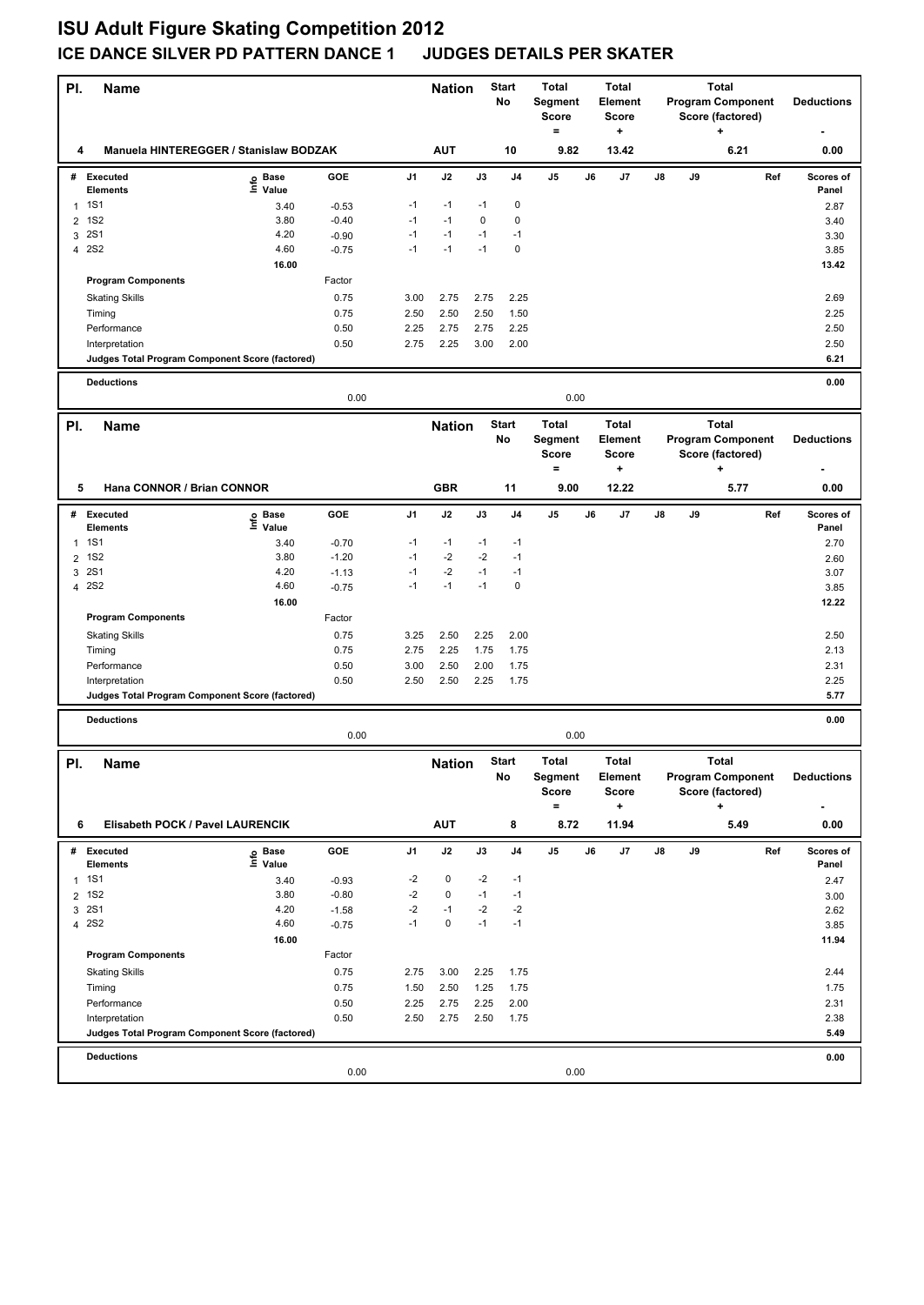## **ISU Adult Figure Skating Competition 2012 ICE DANCE SILVER PD PATTERN DANCE 1 JUDGES DETAILS PER SKATER**

| PI.          | <b>Name</b>                                     |                            |                    |              | <b>Nation</b> |              | <b>Start</b><br><b>No</b> | <b>Total</b><br><b>Segment</b><br><b>Score</b><br>$\equiv$ | <b>Total</b><br>Element<br><b>Score</b><br>٠  |               |    | <b>Total</b><br><b>Program Component</b><br>Score (factored)<br>÷ | <b>Deductions</b>  |
|--------------|-------------------------------------------------|----------------------------|--------------------|--------------|---------------|--------------|---------------------------|------------------------------------------------------------|-----------------------------------------------|---------------|----|-------------------------------------------------------------------|--------------------|
| 7            | Jasperina DE VRIES / Klaas DE VRIES             |                            |                    |              | <b>NED</b>    |              | 5                         | 8.65                                                       | 11.75                                         |               |    | 5.55                                                              | 0.00               |
|              | # Executed<br><b>Elements</b>                   | e Base<br>⊑ Value          | GOE                | J1           | J2            | J3           | J <sub>4</sub>            | J5                                                         | J6<br>J7                                      | J8            | J9 | Ref                                                               | Scores of<br>Panel |
| $\mathbf{1}$ | <b>1S1</b>                                      | 3.40                       | $-0.90$            | $-1$         | $-1$          | $-1$         | $-2$                      |                                                            |                                               |               |    |                                                                   | 2.50               |
| 2            | <b>1S2</b>                                      | 3.80                       | $-1.00$            | $-1$         | $-1$          | $-2$         | $-1$                      |                                                            |                                               |               |    |                                                                   | 2.80               |
| 3            | <b>2S1</b>                                      | 4.20                       | $-1.35$            | $-1$         | $-1$          | $-2$         | $-2$                      |                                                            |                                               |               |    |                                                                   | 2.85               |
|              | 4 2 S 2                                         | 4.60                       | $-1.00$            | $-1$         | $-1$          | $-1$         | $-1$                      |                                                            |                                               |               |    |                                                                   | 3.60               |
|              |                                                 | 16.00                      |                    |              |               |              |                           |                                                            |                                               |               |    |                                                                   | 11.75              |
|              | <b>Program Components</b>                       |                            | Factor             |              |               |              |                           |                                                            |                                               |               |    |                                                                   |                    |
|              | <b>Skating Skills</b>                           |                            | 0.75<br>0.75       | 3.00<br>2.75 | 2.50<br>2.00  | 2.25<br>1.75 | 2.00<br>1.25              |                                                            |                                               |               |    |                                                                   | 2.44               |
|              | Timing<br>Performance                           |                            | 0.50               | 3.25         | 2.25          | 2.25         | 1.75                      |                                                            |                                               |               |    |                                                                   | 1.94<br>2.38       |
|              | Interpretation                                  |                            | 0.50               | 2.50         | 2.25          | 2.00         | 1.75                      |                                                            |                                               |               |    |                                                                   | 2.13               |
|              | Judges Total Program Component Score (factored) |                            |                    |              |               |              |                           |                                                            |                                               |               |    |                                                                   | 5.55               |
|              | <b>Deductions</b>                               |                            |                    |              |               |              |                           |                                                            |                                               |               |    |                                                                   | 0.00               |
|              |                                                 |                            | 0.00               |              |               |              |                           | 0.00                                                       |                                               |               |    |                                                                   |                    |
| PI.          | Name                                            |                            |                    |              | <b>Nation</b> |              | <b>Start</b><br>No        | <b>Total</b><br><b>Segment</b><br><b>Score</b>             | <b>Total</b><br>Element<br><b>Score</b>       |               |    | Total<br><b>Program Component</b><br>Score (factored)             | <b>Deductions</b>  |
|              |                                                 |                            |                    |              |               |              |                           | $\equiv$                                                   | ٠                                             |               |    | ÷                                                                 |                    |
| 8            | <b>Helen MURCH / Alfred RUESCH</b>              |                            |                    |              | <b>GBR</b>    |              | $\mathbf{2}$              | 6.93                                                       | 8.82                                          |               |    | 5.03                                                              | 0.00               |
|              | # Executed<br><b>Elements</b>                   | e Base<br>E Value<br>Value | GOE                | J1           | J2            | J3           | J4                        | J5                                                         | J6<br>J7                                      | $\mathsf{J}8$ | J9 | Ref                                                               | Scores of<br>Panel |
| $\mathbf{1}$ | <b>1S1</b>                                      | 3.40                       | $-1.95$            | -3           | -3            | $-2$         | $-2$                      |                                                            |                                               |               |    |                                                                   | 1.45               |
| 2            | <b>1S2</b>                                      | 3.80                       | $-1.65$            | $-3$         | $-2$          | $-2$         | $-1$                      |                                                            |                                               |               |    |                                                                   | 2.15               |
| 3            | <b>2S1</b>                                      | 4.20                       | $-1.58$            | $-2$         | $-2$          | $-1$         | $-2$                      |                                                            |                                               |               |    |                                                                   | 2.62               |
|              | 4 2S2                                           | 4.60                       | $-2.00$            | $-2$         | $-2$          | $-2$         | $-2$                      |                                                            |                                               |               |    |                                                                   | 2.60               |
|              | <b>Program Components</b>                       | 16.00                      | Factor             |              |               |              |                           |                                                            |                                               |               |    |                                                                   | 8.82               |
|              |                                                 |                            | 0.75               | 2.75         | 2.50          | 2.25         | 1.75                      |                                                            |                                               |               |    |                                                                   | 2.31               |
|              | <b>Skating Skills</b><br>Timing                 |                            | 0.75               | 2.00         | 2.00          | 1.25         | 0.75                      |                                                            |                                               |               |    |                                                                   | 1.50               |
|              | Performance                                     |                            | 0.50               | 3.00         | 2.25          | 2.25         | 1.25                      |                                                            |                                               |               |    |                                                                   | 2.19               |
|              | Interpretation                                  |                            | 0.50               | 3.25         | 2.25          | 2.00         | 1.00                      |                                                            |                                               |               |    |                                                                   | 2.13               |
|              | Judges Total Program Component Score (factored) |                            |                    |              |               |              |                           |                                                            |                                               |               |    |                                                                   | 5.03               |
|              | <b>Deductions</b>                               |                            | 0.00               |              |               |              |                           | 0.00                                                       |                                               |               |    |                                                                   | 0.00               |
|              |                                                 |                            |                    |              |               |              |                           |                                                            |                                               |               |    |                                                                   |                    |
| PI.          | Name                                            |                            |                    |              | <b>Nation</b> |              | <b>Start</b><br>No        | <b>Total</b><br>Segment<br>Score<br>$\equiv$               | <b>Total</b><br>Element<br>Score<br>$\ddot{}$ |               |    | <b>Total</b><br><b>Program Component</b><br>Score (factored)<br>+ | <b>Deductions</b>  |
| 9            | Outi HUKKI / OIIi IMMONEN                       |                            |                    |              | <b>FIN</b>    |              | 1                         | 6.73                                                       | 9.07                                          |               |    | 4.38                                                              | 0.00               |
|              | # Executed                                      | e Base<br>⊑ Value          | GOE                | J1           | J2            | J3           | J <sub>4</sub>            | J5                                                         | J6<br>J7                                      | J8            | J9 | Ref                                                               | Scores of          |
|              | Elements                                        |                            |                    |              |               |              |                           |                                                            |                                               |               |    |                                                                   | Panel              |
| $\mathbf{1}$ | <b>1S1</b>                                      | 3.40                       | $-1.73$            | -3           | -2            | $-2$         | -2                        |                                                            |                                               |               |    |                                                                   | 1.67               |
|              | 2 1S2                                           | 3.80                       | $-1.40$            | $-2$         | $-2$          | $-2$         | $-1$                      |                                                            |                                               |               |    |                                                                   | 2.40               |
| 3            | <b>2S1</b><br>4 2 S 2                           | 4.20<br>4.60               | $-2.05$<br>$-1.75$ | -3<br>$-2$   | $-2$<br>$-2$  | $-2$<br>$-2$ | $-2$<br>$-1$              |                                                            |                                               |               |    |                                                                   | 2.15<br>2.85       |
|              |                                                 | 16.00                      |                    |              |               |              |                           |                                                            |                                               |               |    |                                                                   | 9.07               |
|              | <b>Program Components</b>                       |                            | Factor             |              |               |              |                           |                                                            |                                               |               |    |                                                                   |                    |
|              | <b>Skating Skills</b>                           |                            | 0.75               | 2.50         | 2.00          | 1.25         | 2.00                      |                                                            |                                               |               |    |                                                                   | 1.94               |
|              | Timing                                          |                            | 0.75               | 1.75         | 2.00          | 1.00         | 1.25                      |                                                            |                                               |               |    |                                                                   | 1.50               |
|              | Performance                                     |                            | 0.50               | 2.00         | 2.00          | 1.50         | 1.50                      |                                                            |                                               |               |    |                                                                   | 1.75               |
|              | Interpretation                                  |                            | 0.50               | 2.25         | 2.00          | 1.25         | 1.75                      |                                                            |                                               |               |    |                                                                   | 1.81               |
|              | Judges Total Program Component Score (factored) |                            |                    |              |               |              |                           |                                                            |                                               |               |    |                                                                   | 4.38               |
|              | <b>Deductions</b>                               |                            |                    |              |               |              |                           |                                                            |                                               |               |    |                                                                   | 0.00               |
|              |                                                 |                            | 0.00               |              |               |              |                           | 0.00                                                       |                                               |               |    |                                                                   |                    |